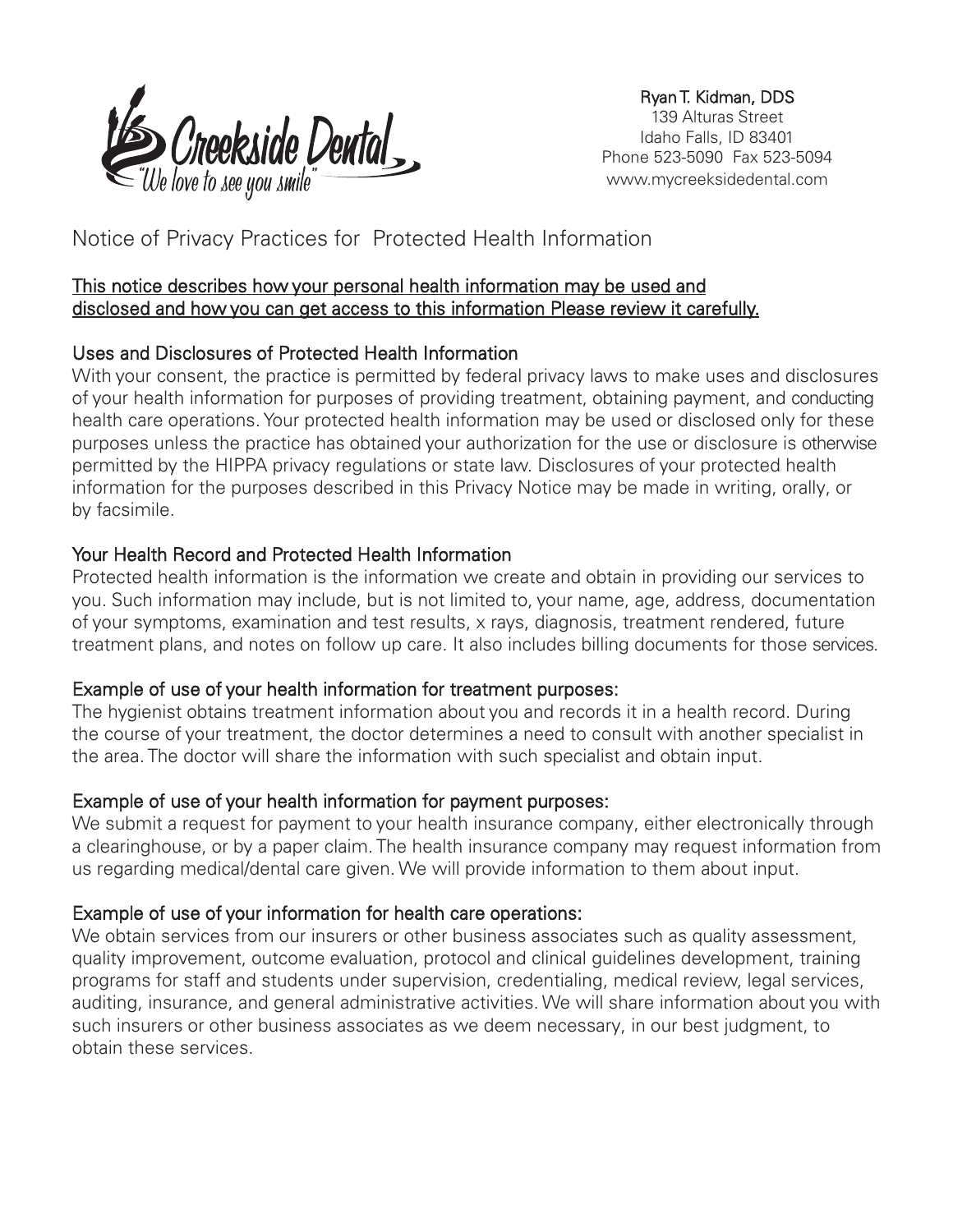#### Appointment Reminders

We may use or disclose your health information to provide you with appointment reminders (such as answering machines/voicemail, postcards, and letters) unless you tell us not to.We may also contact a friend or family member involved in your health care as authorized by you regarding your appointment reminders.

#### **Notification**

Using our best judgment, we may use or disclose your health information to notify, or assist in notifying, a family member or relative, personal representative, or other person responsible for your care, about your location, and about your general condition, or of your death.We may also disclose information to the above mentioned persons regarding your care or in payment of such care, or in case of an emergency.

#### Food and Drug Administration (FDA)

We may disclose to the FDA your health information relating to adverse events with respect to products and product defects or post marketing surveillance information to enable product recalls, repairs, or replacements.

#### Workers Compensation

If you are seeking compensation throughWorkers Compensation, we may disclose your health information to the extent necessary to comply with laws relating toWorkers Compensation.

#### Public Health

As required by law, we may disclose your health information to public health or legal authorities charged with preventing or controlling disease, injury, or disability.

#### Abuse and Neglect

We may disclose your health information to public authorities as allowed by law to report abuse or neglect.

#### Correctional Institutions

If you are an inmate of a correctional institution, we may disclose to the institution, or its agents, your health information necessary for your health and the health and safety of others individuals.

#### Law Enforcement

We may disclose your health information for law enforcement purposes as required by law, such as when required by a court order, or in cases involving felony prosecutions, or to the extent an individual is in the custody of law enforcement.

#### Health Oversight

Federal law allows us to release your health information to appropriate health oversight agencies, or for health oversight activities.

#### Judicial/Administrative Proceedings

We may disclose your health information in the course of any judicial or administrative proceeding as allowed or required by law, with your consent, or as directed by a proper court order.

#### For Specialized Governmental Functions

We may disclose your health information for specialized government functions as authorized by law, such as Armed Forces personnel, for national security purposes, or to public assistance program personnel.

#### Other Uses

Other uses and disclosures besides those identified in this Notice will be made only as otherwise authorized by law or with your written authorization and you may revoke the authorization as previously provided.

#### Your Health Information Rights

The health record and billing records we maintain are the physical property of the practice. The information in it, however, belongs to you. You have the right to:

• Request a restriction on certain uses and disclosures of your health information by delivering the request in writing to our office.We are not required to grant the request but will comply with any request granted.